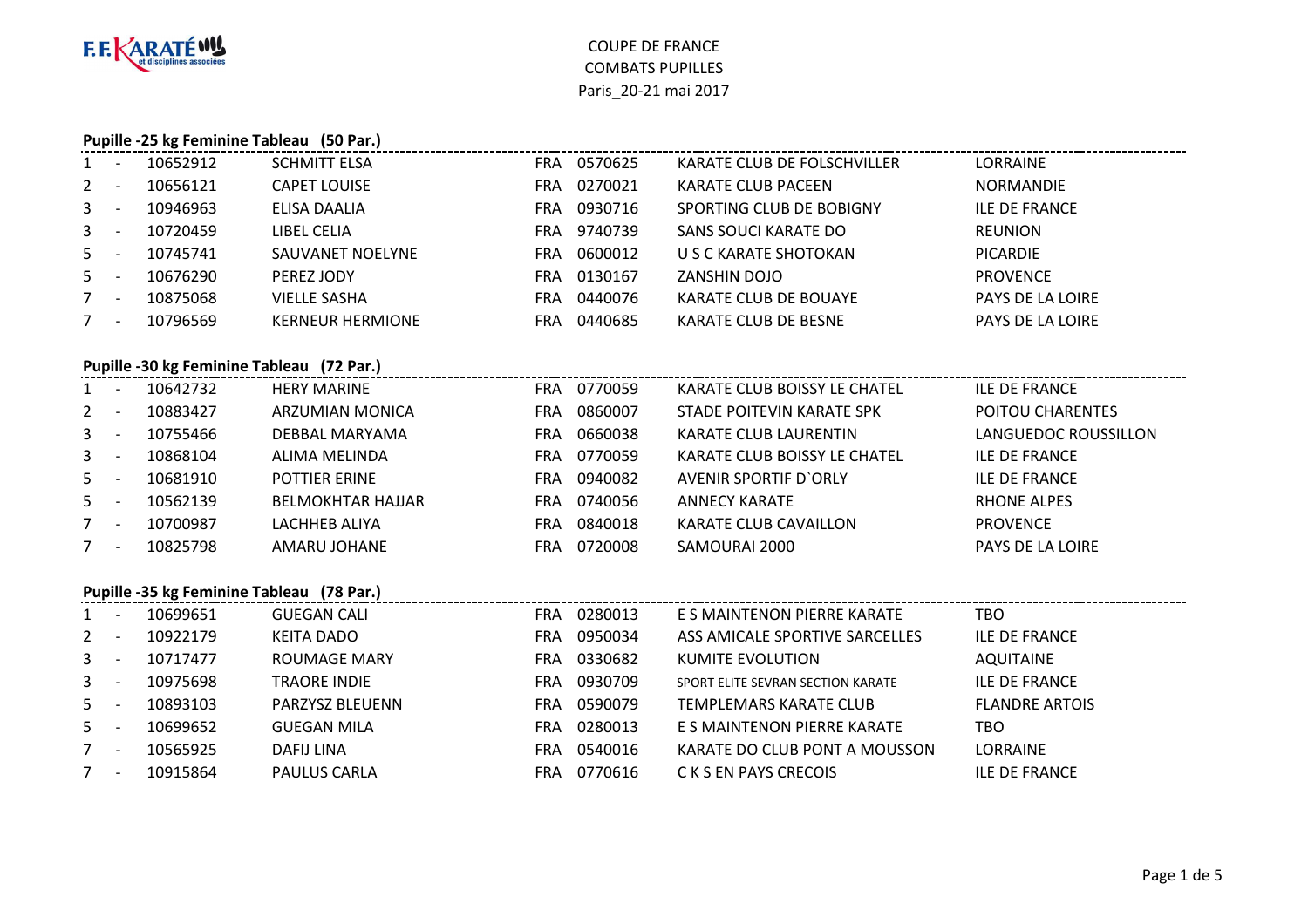

#### **Pupille -40 kg Feminine Tableau (49 Par.)**

| $\mathbf{1}$ | 10737016 | ETALOUKI AYA            | <b>FRA</b> | 0930718 | NEUILLY PLAISANCE KARATE CLUB                 | <b>ILE DE FRANCE</b>  |
|--------------|----------|-------------------------|------------|---------|-----------------------------------------------|-----------------------|
| 2            | 10981605 | PULVAL DADY MAELLANE    | <b>FRA</b> | 0930080 | KCVO                                          | <b>ILE DE FRANCE</b>  |
| $\mathbf{3}$ | 10740820 | <b>LEGAL YASMINE</b>    | FRA        | 0950107 | <b>KARATE CLUB DOMONT</b>                     | <b>ILE DE FRANCE</b>  |
| $\mathbf{3}$ | 10720930 | <b>FERCHACH MAISSEM</b> | <b>FRA</b> | 0920079 | C S M PUTEAUX                                 | <b>ILE DE FRANCE</b>  |
| $5 -$        | 10741182 | <b>GHEZIEL EMMA</b>     | FRA        | 0820003 | ARTS MARTIAUX MONTALBANAIS                    | <b>MIDI PYRENEES</b>  |
| 5            | 10980752 | TOUATI MARYAM           | <b>FRA</b> | 0920085 | SHOTOKAN KARATE CLUB DE VILLENEUVE LA GARENNE | <b>ILE DE FRANCE</b>  |
| $7^{\circ}$  | 10841317 | BAKIRI ANYA             | FRA        | 0590063 | TSUKI KARATE CLUB ANZIN VALENCIENNES          | <b>FLANDRE ARTOIS</b> |
| 7            | 10728619 | <b>ABON NORINA</b>      | FRA        | 0020016 | KAMAE CLUB KARATE                             | <b>PICARDIE</b>       |

### **Pupille -45 kg Feminine Tableau (35 Par.)**

| $1 -$ | 10858045 | NGUYEN LEYNA            | <b>FRA</b> | 0670641     | MIXSAGE SECTION KARATE         | ALSACE             |
|-------|----------|-------------------------|------------|-------------|--------------------------------|--------------------|
| $2 -$ | 10888697 | <b>DJELLOULI NOHREN</b> | FRA        | 0130704     | <b>FULL KARATE ACADEMIE</b>    | <b>PROVENCE</b>    |
| $3 -$ | 10698785 | <b>HANSALI JOU MENE</b> | FRA        | 0830088     | SAMOURAI 83 TOULON             | COTE D AZUR        |
| $3 -$ | 10795453 | <b>BELHOUCHAT AYA</b>   | FRA.       | 0950034     | ASS AMICALE SPORTIVE SARCELLES | ILE DE FRANCE      |
| $5 -$ | 10774174 | <b>DURET LENA</b>       | FRA        | 0010607     | KARATE CLUB ARBENT MARCHON     | <b>RHONE ALPES</b> |
| $5 -$ | 10659646 | EL BOUMYAOUI NARJIS     |            | FRA 0010607 | KARATE CLUB ARBENT MARCHON     | <b>RHONE ALPES</b> |
| $7 -$ | 10938306 | <b>JAMAOUI ZAINEB</b>   | FRA        | 0710015     | S K C MACON                    | <b>BOURGOGNE</b>   |
| $7 -$ | 10727197 | <b>EHRHART EVA</b>      | FRA        | 0680618     | KARATE CLUB HORBOURG WIHR      | <b>ALSACE</b>      |

### **Pupille 45 et + kg Feminine Tableau (19 Par.)**

|             | <b>11</b>                | 10727317 | BAMBOU MELISSA          | <b>FRA</b> | 0770621 | AKS MEAUX                           | ILE DE FRANCE        |
|-------------|--------------------------|----------|-------------------------|------------|---------|-------------------------------------|----------------------|
| $2^{\circ}$ |                          | 10869515 | EL JIRARI SOFIA         | FRA        | 0460615 | KARATE CLUB WADO-RYU CASTELNAUDAIS  | <b>MIDI PYRENEES</b> |
| $3 -$       |                          | 10816711 | DE AMORIM PEREIRA ALICE | <b>FRA</b> | 0540013 | U SP LITT MONT ST MARTIN SEC KARATE | LORRAINE             |
| $3 -$       |                          | 10955985 | ADIGUZEL ESLEM          | <b>FRA</b> | 0390003 | KARATE CLUB DOLOIS                  | <b>FRANCHE COMTE</b> |
| $5 -$       |                          | 10769716 | MEMNI OLFA              | FRA        | 0430612 | KARATE CLUB BEAUZACOIS              | <b>AUVERGNE</b>      |
| $5 -$       |                          | 10800358 | DALLEAU EVA MARIE       | FRA.       | 9740060 | KARATE CLUB DE STE ROSE             | <b>REUNION</b>       |
| $7^{\circ}$ | $\overline{\phantom{a}}$ | 10572985 | JEANVILLIER MAELYS      | <b>FRA</b> | 0910077 | ETAMPES TEAM INTERNATIONAL KARATE   | <b>ILE DE FRANCE</b> |
|             | <b>11</b>                | 10799099 | <b>DABOS INES</b>       | FRA        | 0470014 | ALBRET KARATE CLUB                  | <b>AQUITAINE</b>     |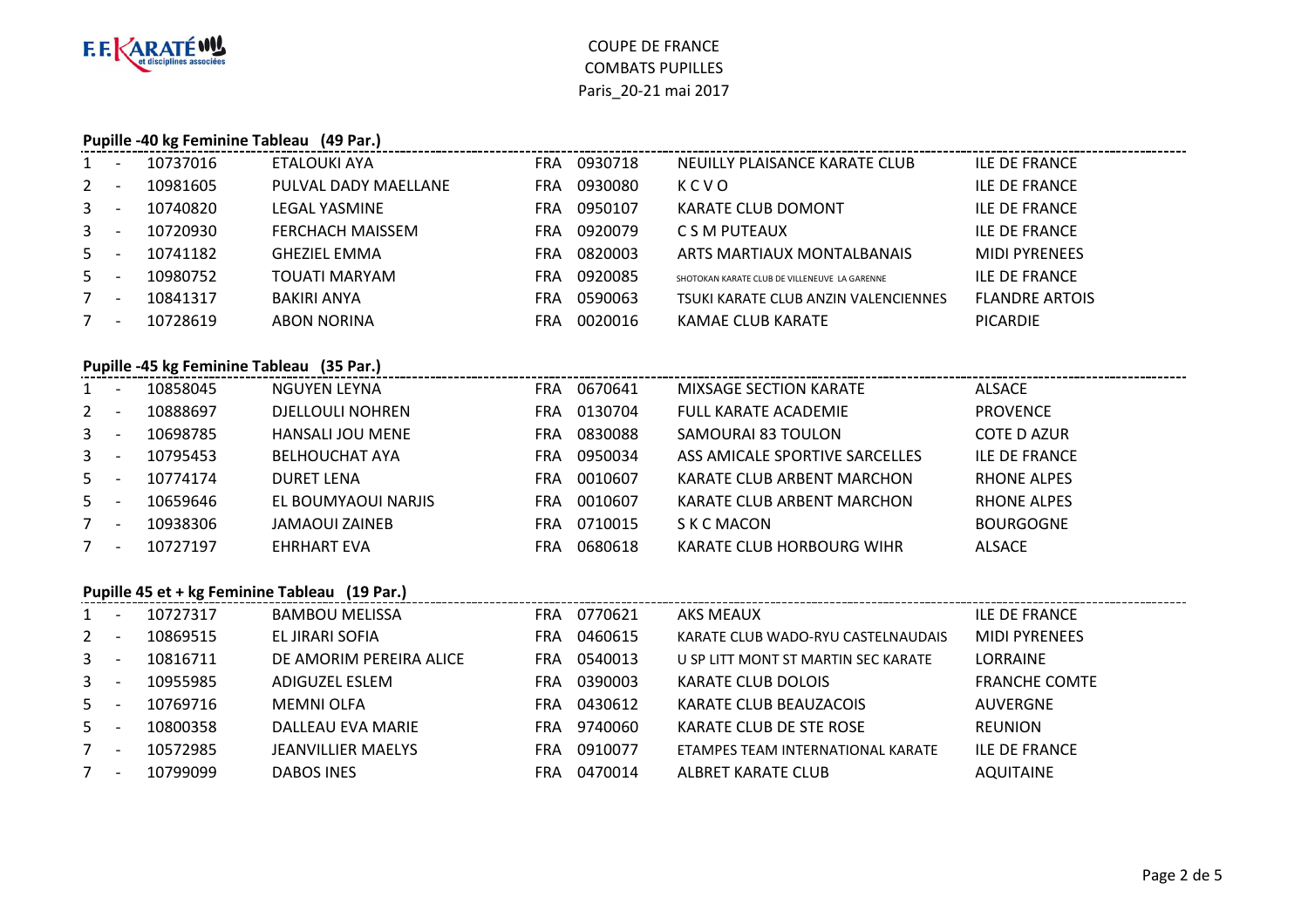

#### **Pupille -25 kg Masculin Tableau (75 Par.)**

| $1 \quad$   |           | 10659086 | ASOULINE ETHAN          | <b>FRA</b> | 0300629 | A K A VILLENEUVE LES ANGLES       | LANGUEDOC ROUSSILLON |
|-------------|-----------|----------|-------------------------|------------|---------|-----------------------------------|----------------------|
| $2 -$       |           | 10816948 | ROZKI MOHAMED-AMINE     | FRA        | 0130019 | CLUB ARLESIEN DE KARATE DO        | <b>PROVENCE</b>      |
| $3 -$       |           | 10792775 | DUCATEL ELISAMA         | FRA        | 0400009 | <b>CL AMICAL MORCENAIS KARATE</b> | <b>AQUITAINE</b>     |
| $3 -$       |           | 10633904 | <b>HAIS BESSAS ILAN</b> | FRA        | 0130704 | <b>FULL KARATE ACADEMIE</b>       | <b>PROVENCE</b>      |
| $5 -$       |           | 10803102 | NGUYEN NOE              | FRA        | 0940058 | UNION SPORTIVE FONTENAYSIENNE     | <b>ILE DE FRANCE</b> |
| $5 -$       |           | 10915507 | LAHOUEL NASSIM          | FRA        | 0950034 | ASS AMICALE SPORTIVE SARCELLES    | <b>ILE DE FRANCE</b> |
| $7^{\circ}$ | <b>11</b> | 10800937 | <b>BENOIT LUCAS</b>     | <b>FRA</b> | 0770616 | C K S EN PAYS CRECOIS             | <b>ILE DE FRANCE</b> |
| 7           |           | 10721147 | <b>KE MICAH</b>         | FRA        | 0940058 | UNION SPORTIVE FONTENAYSIENNE     | <b>ILE DE FRANCE</b> |
|             |           |          |                         |            |         |                                   |                      |

# **Pupille -30 kg Masculin Tableau (97 Par.)**

| $1 -$ | 10778795 | <b>FOURNIVALE JAWEL</b>  |     | FRA 0930709 | SPORT ELITE SEVRAN SECTION KARATE | <b>ILE DE FRANCE</b>  |
|-------|----------|--------------------------|-----|-------------|-----------------------------------|-----------------------|
| $2 -$ | 10762417 | <b>BEL-LHASEN ILYANE</b> | FRA | 0940058     | UNION SPORTIVE FONTENAYSIENNE     | <b>ILE DE FRANCE</b>  |
| $3 -$ | 10869746 | <b>GIROT JEFF</b>        | FRA | 0630013     | <b>FRANCE KARATE 63</b>           | <b>AUVERGNE</b>       |
| $3 -$ | 10879421 | SOMBE ANDREIASEMMANUEL   |     | FRA 0590739 | KARATE CLUB SIN LE NOBLE          | <b>FLANDRE ARTOIS</b> |
| $5 -$ | 10622000 | <b>BOUM CALVIN</b>       | FRA | 0920067     | <b>COURBEVOIE SPORTS KARATE</b>   | <b>ILE DE FRANCE</b>  |
| $5 -$ | 10944275 | <b>MARTINEZ TOM</b>      | FRA | 0060076     | AS BATIMENT TRAVAUX PUBLICS       | <b>COTE D AZUR</b>    |
| $7 -$ | 10669457 | THIERRY MATTEO           | FRA | 0680048     | ARTS MARTIAUX DE DANNEMARIE       | <b>ALSACE</b>         |
| $7 -$ | 10833012 | <b>CHAKIR ZAKARIYA</b>   |     | FRA 0950031 | JUDO CLUB DE VILLIERS LE BEL      | <b>ILE DE FRANCE</b>  |
|       |          |                          |     |             |                                   |                       |

### **Pupille -35 kg Masculin Tableau (87 Par.)**

|                | $\overline{\phantom{a}}$ | 10980189 | <b>VERAS LUCA</b>         | <b>FRA</b> | 0940058 | UNION SPORTIVE FONTENAYSIENNE              | ILE DE FRANCE         |
|----------------|--------------------------|----------|---------------------------|------------|---------|--------------------------------------------|-----------------------|
| $2^{\circ}$    | $\overline{\phantom{a}}$ | 10764033 | <b>FEBRALI THEO</b>       | FRA        | 0570647 | ACADEMIE DES ARTS MARTIAUX ET SP DE COMBAT | <b>LORRAINE</b>       |
| $\mathbf{3}$   | $\overline{\phantom{a}}$ | 10769131 | <b>TARANTINO THIBAULT</b> | FRA.       | 0830088 | SAMOURAI 83 TOULON                         | COTE D AZUR           |
| 3 <sup>1</sup> | $\overline{\phantom{a}}$ | 10674014 | <b>BOISNET SACHA</b>      | FRA        | 0780043 | <b>CESD CHATOU COSEC</b>                   | ILE DE FRANCE         |
| $5 -$          |                          | 10808514 | <b>HELIMI SABRI</b>       | FRA        | 0310084 | <b>KARATE CLUB LE VERNET</b>               | <b>MIDI PYRENEES</b>  |
| $5 -$          |                          | 10802647 | KOFFI ETHAN               | <b>FRA</b> | 0940058 | UNION SPORTIVE FONTENAYSIENNE              | ILE DE FRANCE         |
|                | $\overline{\phantom{0}}$ | 10637664 | <b>TCHOTE SWAN</b>        | FRA        | 0910626 | S K B EPINAY SOUS SENART                   | ILE DE FRANCE         |
|                | $\overline{\phantom{a}}$ | 10800320 | <b>LECONTE TIMEO</b>      | <b>FRA</b> | 0590063 | TSUKI KARATE CLUB ANZIN VALENCIENNES       | <b>FLANDRE ARTOIS</b> |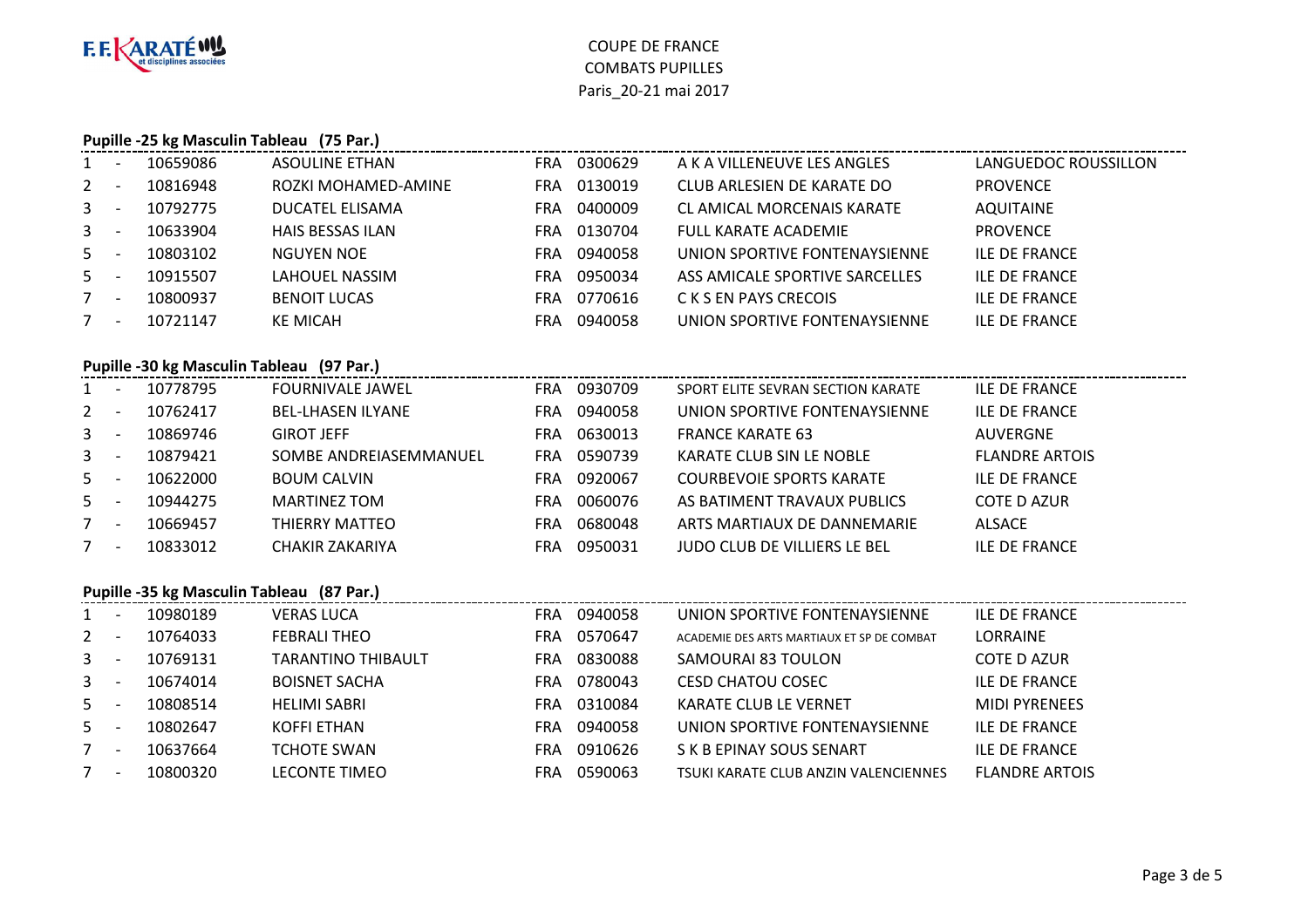

#### **Pupille -40 kg Masculin Tableau (65 Par.)**

| $\mathbf{1}$   |                          | 10606739 | <b>CHAVAROT EWAN</b>   | FRA | 0950086 | AMICAL CLUB SPORTIF CORMEILLAI | <b>ILE DE FRANCE</b> |
|----------------|--------------------------|----------|------------------------|-----|---------|--------------------------------|----------------------|
| 2              |                          | 10974381 | <b>BERGOUG MEHDI</b>   | FRA | 0250032 | KARATE CLUB BETHONCOURT        | <b>FRANCHE COMTE</b> |
| $\mathbf{3}$   |                          | 10728271 | <b>BELABBAS ARRIS</b>  | FRA | 0930003 | K C D AULNAY                   | <b>ILE DE FRANCE</b> |
| $\mathbf{3}$   | $\overline{\phantom{a}}$ | 10560276 | <b>SARHAN ANES</b>     | FRA | 0940026 | <b>CLUB BUDOKAN THIAIS</b>     | <b>ILE DE FRANCE</b> |
| 5 <sup>1</sup> |                          | 10706034 | <b>SEDATI MOHAMED</b>  | FRA | 0570027 | KARATE CLUB UCKANGE            | <b>LORRAINE</b>      |
| $5 -$          |                          | 10734243 | <b>SIBY MATYS</b>      | FRA | 0830082 | KARATE CLUB CABASSOIS          | <b>COTE D AZUR</b>   |
| $7^{\circ}$    | $\overline{\phantom{a}}$ | 10756279 | <b>HAIDAR DANY</b>     | FRA | 0660035 | KARATE SAINT ESTEVE            | LANGUEDOC ROUSSILLON |
| 7              |                          | 10644797 | <b>DANJEAN ESTEBAN</b> | FRA | 0680618 | KARATE CLUB HORBOURG WIHR      | <b>ALSACE</b>        |

# **Pupille -45 kg Masculin Tableau (44 Par.)**

| $1 -$       |                          | 10629406 | TADJER ADAM           | <b>FRA</b> | 0950086 | AMICAL CLUB SPORTIF CORMEILLAI | <b>ILE DE FRANCE</b>  |
|-------------|--------------------------|----------|-----------------------|------------|---------|--------------------------------|-----------------------|
| $2^{\circ}$ |                          | 10783314 | YAHIA AYOUB           | FRA        | 0760641 | ENTENTE SAINT PIERRAISE        | <b>NORMANDIE</b>      |
| $3 -$       |                          | 10804689 | <b>LINON RABIEN</b>   | FRA        | 0930641 | CNKT                           | <b>ILE DE FRANCE</b>  |
| $3^{\circ}$ |                          | 10713110 | <b>RIBES BASTIEN</b>  | FRA.       | 0590739 | KARATE CLUB SIN LE NOBLE       | <b>FLANDRE ARTOIS</b> |
| $5 -$       |                          | 10670944 | POTART NATHAN         | <b>FRA</b> | 0940058 | UNION SPORTIVE FONTENAYSIENNE  | <b>ILE DE FRANCE</b>  |
| $5 -$       |                          | 10863954 | <b>BOUDAA SAID</b>    | FRA.       | 0250028 | PLANOISE KARATE ACADEMY        | <b>FRANCHE COMTE</b>  |
| $7^{\circ}$ | $\overline{\phantom{0}}$ | 10777124 | <b>BENARBIA NACIM</b> | FRA.       | 0130005 | KARATE CLUB FOSSEEN            | <b>PROVENCE</b>       |
| $7 -$       |                          | 10847893 | REKAB CID             | FRA        | 0940611 | K O S VILLENEUVE               | <b>ILE DE FRANCE</b>  |
|             |                          |          |                       |            |         |                                |                       |

#### **Pupille -50 kg Masculin Tableau (15 Par.)**

|                | 10875189 | DIAWARA TYDIANE WESLEY      | <b>FRA</b> | 0950608 | <b>GONESSE KARATE CLUB</b>              | ILE DE FRANCE        |
|----------------|----------|-----------------------------|------------|---------|-----------------------------------------|----------------------|
| 2              | 10796505 | RANAIVOHARINDRIAKA MATTHIAS | FRA        | 0920704 | INSTITUT DE GOJURYU KENKYUKAI DE FRANCE | ILE DE FRANCE        |
| 3 <sup>7</sup> | 10584375 | <b>MAETZ VICTOR</b>         | FRA        | 0570633 | KARATE CLUB DE PHALSBOURG               | <b>LORRAINE</b>      |
| $\mathbf{3}$   | 10584815 | <b>BELKACEM MOHAMED</b>     | FRA        | 0540013 | U SP LITT MONT ST MARTIN SEC KARATE     | <b>LORRAINE</b>      |
| 5              | 10735963 | <b>BOUGHERARA HAITAM</b>    | FRA        | 0130800 | <b>BELSUNCE KARATE CLUB</b>             | <b>PROVENCE</b>      |
| 5              | 10768349 | REVEL CHION MATHIS          | FRA        | 0340015 | KARATE PEZENAS SAINT THIBERY            | LANGUEDOC ROUSSILLON |
|                | 10571774 | <b>GREUET STANLEY</b>       | FRA        | 0770638 | KARATE DO ST GERMAIN SUR MORIN          | <b>ILF DF FRANCE</b> |